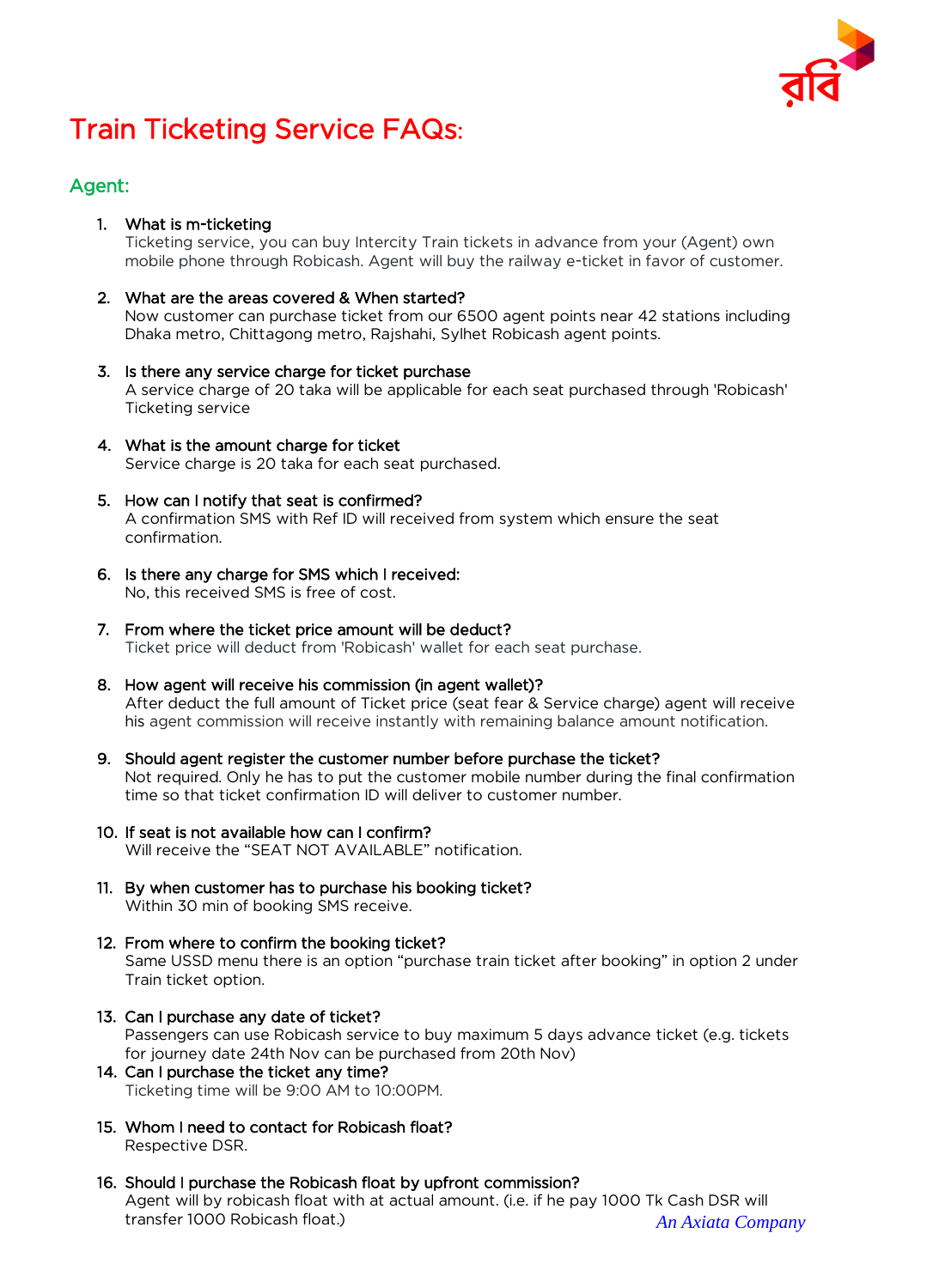

#### 17. Can I cancel any ticket after purchase?

Not possible as per Bangladesh Railway policy. If any customer wants to cancel his seat he has to get the print ticket from his designated departure station & contact with refund ticket booth in that station. Bangladesh Railway has the full authority of his refund.

#### 18. How many tickets can I sale (as agent)?

There is no restriction for agent, they can sale till ticket availability till reaming mobile quota.

#### 19. If I didn't received the confirmation SMS whom we need to contact?

You have to call help line 8382 & provide some information. Respective authority will contact with agent.

What is the meaning of below feedback received through SMS:

#### 1. YOUR PROPOSED JOURNEY DATE IS NOT VALID

That means Passengers can use Robicash service to buy maximum 5 days advance ticket (e.g. tickets for journey date 24th Nov can be purchased from 20th Nov)

#### 2. MOBILE EXCEEDS MONTHLY QUOTA

This is for customer info, if he wants to purchase beyond his quota. (Two (2) tickets can be purchased using a single mobile number for different destinations within 30 days for a particular destination one (1) ticket can be purchased using a single mobile number within 30 days)

#### 3. SEAT NOT AVAILABLE

All mobile quota seats are sold out.

- 4. RESERVATION COMPLETE Your reservation has successful.
- 5. FARE COULD NOT BE OBTAINED

Your seat fair request could not extract from Bangladesh railway system.

#### 6. MOBILE QUOTA SEATS NOT AVAILABLE

Your mobile quota seat qty has sold already.

- 7. REQUESTED SEATS NOT AVAILABLE Quota seat qty has been sold already.
- 8. PLEASE WAIT FOR SOME TIME BEFORE REQUESTING SEATS

Bangladesh Railway server is working, so need to wait sometime for request again for seats.

- 9. REQUESTED TRAIN WILL NOT TRAVEL ON REQUESTED JOURNEY DATE Respective train will not available on that requested date.
- 10. YOU CAN BOOK OR PURCHASE MAX 3 DAYS ADVANCE TICKET. PLEASE TRY AGAIN LATER

The date which agent/customer has request for purchase is not possible because of as per Bangladesh Railway policy 3 days advance ticket is available in system.

#### 11. PLEASE PROVIDE FUTURE DATE FOR JOURNEY

The date which has provide for purchase a ticket is past date or train already left.

#### 12. TICKETING HAS NOT YET STARTED IN SOURCE STATION

Bangladesh Railway not yet releases in system to sell the ticket for Journey start station which has asked by customer/agent.

#### 13. DAY OFF FOR THE TRAIN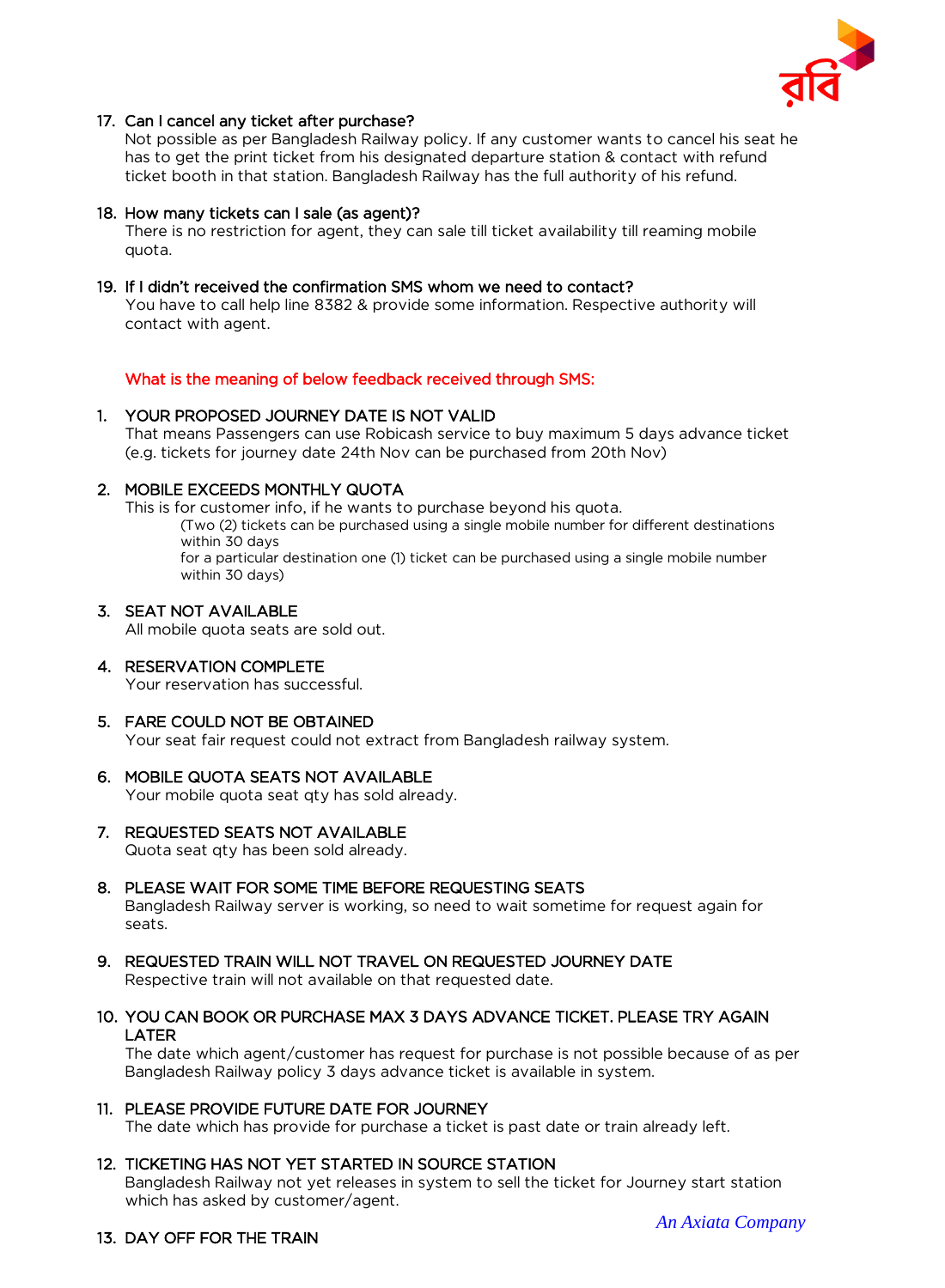

Requested train is off on that date which has asked for purchase a ticket by agent/Customer.

#### 14. MOBILE EXCEEDS BOOKING LIMIT

As per Bangladesh Railway policy there is a mobile quota for each mobile subscriber. Customer already reached that quota.

#### 15. SEAT COULD NOT BE LOCKED, PLEASE TRY AGAIN

Due to Bangladesh Railway system challenges requested set could not be locked. Need to try again.

### Customer:

#### 1. What is m-ticketing

Ticketing service, you can book Intercity Train tickets in advance from your own mobile phone and than confirm the seat by paying through Robicash agent. You don't need to stand in the long queues, overcome lots of hassles to collect a railway ticket.

#### 2. Should I pay any service charge for ticket purchase

A service charge of 20 taka will be applicable for each seat purchased through 'Robicash' Ticketing service

#### 3. From where I can purchase the ticket

You can purchase from any Robicash agent point.

4. After get the ticket confirmation sms, can I travel by this e-ticket

As per Bangladesh Railway policy you have to get a print ticket from chosen station.

#### 5. How can I get the print ticket?

You have to visit the departure station that is if you select Dhaka Komolapur (which you select during ticket purchase) as departure you have to visit that place and get the print ticket from e-ticket booth before one hour of journey starts.

# 6. By when I have to collect the print ticket

Before 1 hr of departure of the train.

#### 7. How many ticket I can purchase

Two (2) tickets can be purchased using a single mobile number for different destinations within 30 days

for a particular destination one (1) ticket can be purchased using a single mobile number within 30 days

#### 8. From which area I can purchase the ticket

Now customer can purchase ticket from our 6500 agent points near 42 stations including Dhaka metro, Chittagong metro, Rajshahi, Sylhet Robicash agent points.

#### 9. How can I cancel the purchase ticket,

Not possible as per Bangladesh Railway policy. If any customer wants to cancel his seat he has to get the print ticket from his designated departure station & contact with refund ticket booth in that station. Bangladesh Railway has the full authority of his refund.

#### 20. How can I notify that seat is confirmed?

A confirmation SMS with Ref ID will received from system which ensure the seat confirmation.

21. Is there any charge for SMS which I received: No, this received SMS is free of cost.

#### 10. How many tickets can I purchase?

Maximum 4 passengers can travel with one ticket